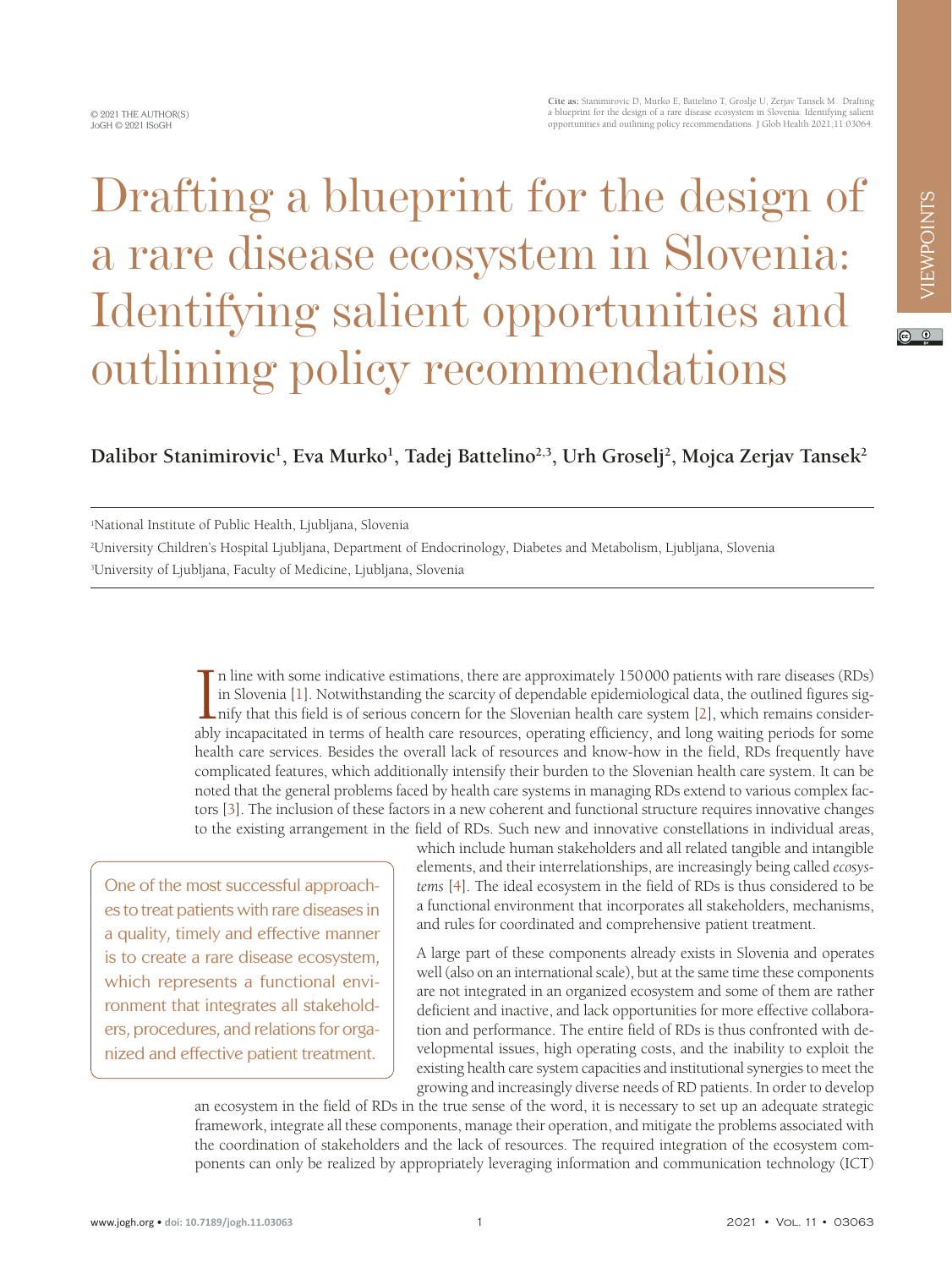solutions, which should become the main facilitator enabling the establishment of a collaborative, functional, and process-oriented RD ecosystem. Drawing on experience from the field and the detected starting points, the authors' initiative proposes a draft of a blueprint for a national RD ecosystem in Slovenia. Proceeding from the assumption that the ecosystem will indeed be instituted in the foreseeable future, the authors have identified salient opportunities offered by the establishment of the RD ecosystem, and outlined policy recommendations for the realization thereof.

### DETECTING STARTING POINTS AND DRAFTING A BLUEPRINT FOR THE DESIGN OF A RARE DISEASE ECOSYSTEM IN SLOVENIA

In order to successfully establish an RD ecosystem, certain elementary preconditions must be met. Strategic orientations in this sense represent a *conditio sine qua non* of the successful institution of an RD ecosystem. The lack of both a long-term strategic framework and current operational policies pose serious problems in

An ICT-based and well-organized rare disease ecosystem would result in considerable systemic benefits for evidence-informed policymaking, better utilization of resources, business process re-engineering, and technological innovations.

the field of RDs, which are reflected in all connected areas and have a very negative impact on all related factors in the existing system in the field of RDs. The only relevant document in the field is the "Work plan in the field of rare diseases in the Republic of Slovenia" [[1](#page-3-0)], which expired last year. Regrettably, up-to-date strategic documents and action plans for the future have yet to be prepared. Intermittent interest and a lack of commitment among health care policymakers in the field generally result in insufficient funding and the poor engagement of stakeholders. Such conditions typically undermine all efforts to establish an ecosystem.

The number of institutions dealing with RDs in Slovenia is relatively small. Patients with RDs are in most cases treated and rehabilitated at five insti-

tutions. The small size of Slovenia and the unified public health system with one financier should represent an advantage in treating RD patients. However, due to the evident management crisis in the Slovenian health care system and inertia from the previous years, there are considerable opportunities for organizational improvements, especially with regard to the coding process, better communication, the utilization of institutional capacities and resources, the coordination and streamlining of work processes, and cooperation in planning the continuous treatment of RD patients [\[5](#page-3-4)].

Health care professionals working in the field of RDs do not have any specialized ICT solutions for local outpatient work or central ICT solutions to collect, analyse, and compile data on RDs at the national level – such as a national RD registry [\[6](#page-3-5)]. A national RD registry is envisaged as one of the essential components of the RD ecosystem, providing a means for monitoring and managing RDs in Slovenia and consequently improving the treatment of patients with RDs. An RD registry represents a central tool for the impartial collection and processing of data on RDs, clinical research, and population studies, and may significantly improve the access of all stakeholders involved in the RD ecosystem to relevant data. Therefore, the development of in-



**Photo: Logo of the National Contact Point for rare diseases in Slovenia (https://www.redkebolezni.si/, used with permission.**

teroperable ICT platforms and RD registries is one of the EU's priorities in the management of RDs, as evidenced by different health care resolutions, strategic documents, and EU-funded projects [[7](#page-3-6)[,8\]](#page-3-7). On the other hand, the National Contact Point (NCP) for RDs established in 2016, should play a very important role in providing comprehensive support to patients in the field of RDs. The goal of the NCP is to create a network of stakeholders and to provide patients, their families, and experts access to high-quality information on the treatment of RDs in Slovenia. The empowerment of patients should increase their capacity to express needs and concerns [9], but it should also encourage them to get involved in the processes that help them gain control over their own lives.

Arising from the starting points and practice in the field as well as the primary needs of the stakeholders, we drafted a blueprint of the preferred RD ecosystem in Slovenia (**[Figure 1](#page-2-0)**). The planned RD ecosystem in Slovenia should strive to broadly involve all relevant stakeholders, build up their capacities, functionalities, and mutual relationships, and support them with operative ICT tools and mechanisms, as illustrated in **[Figure 1.](#page-2-0)**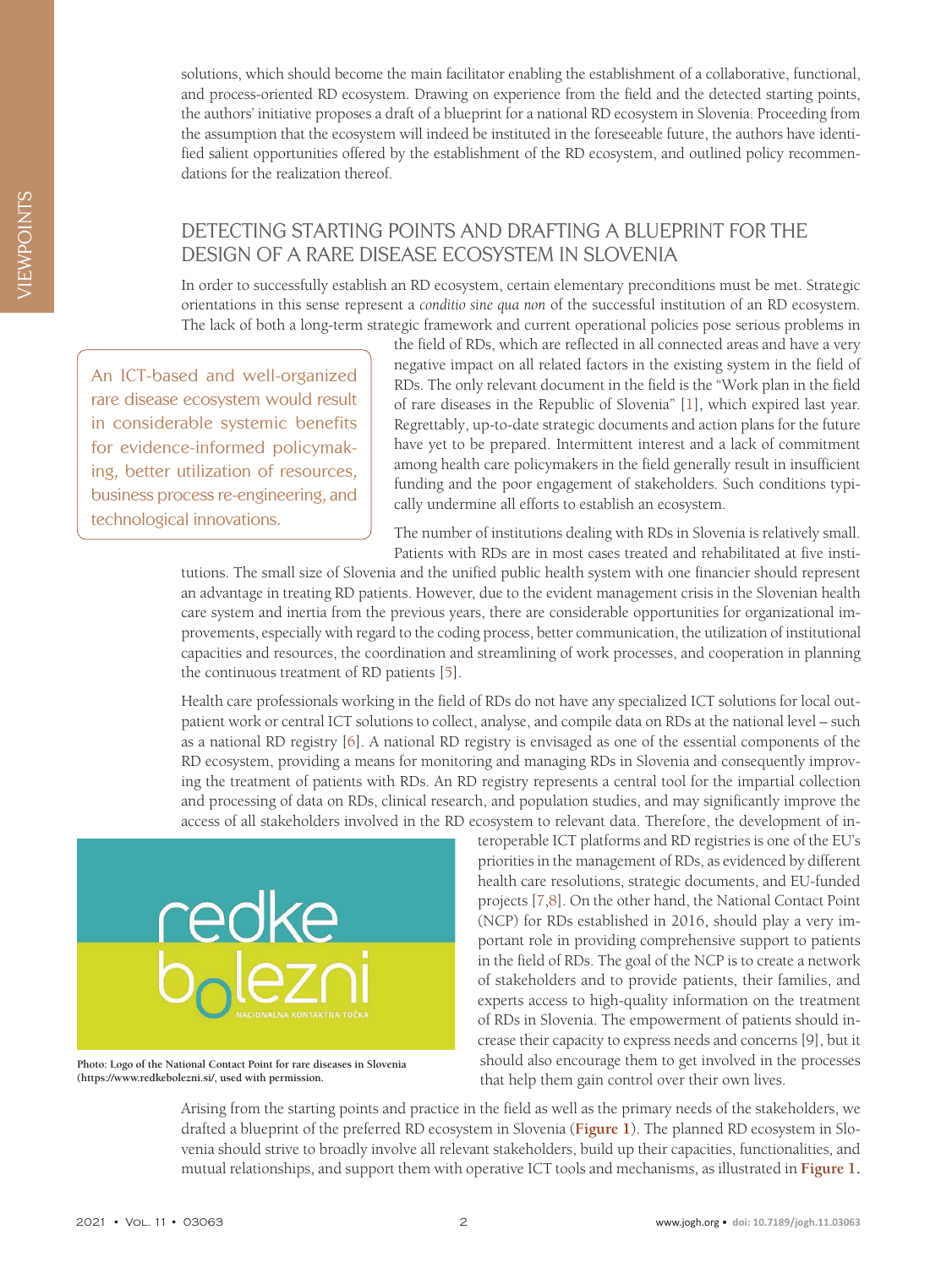<span id="page-2-0"></span>

**Figure 1.** The blueprint for the design of an RD ecosystem in Slovenia.

### IDENTIFYING SALIENT OPPORTUNITIES AND OUTLINING POLICY RECOMMENDATIONS

Patients with RDs typically face late diagnosis, long-lasting and expensive treatment (if medication is even available), and social consequences [[10](#page-3-8)]. For individuals affected by these largely unpreventable diseases, a comprehensive public health care approach, including the establishment of an operative RD ecosystem, would entail an important opportunity for more coherent and effective medical treatment [\[5\]](#page-3-4). Raising awareness of RDs and collaborative efforts in the field could significantly contribute to ensuring a more equitable allocation of resources, which is still extremely inadequate regarding the scope of the problem and comparison with some other diseases deemed to be public health priorities [[2\]](#page-3-1).

The Slovenian health care system operates relatively well in the field of RDs, given the available resources and other systemic circumstances that have already been mentioned. Nevertheless, there are considerable opportunities for progress that will need to be addressed as comprehensively as possible. Forthcoming policies, actions, and practices will need to deal with these issues, since they could have a decisive impact on the establishment of an RD ecosystem in Slovenia. This implies that future government documents, measures, and clinical operation may have a critical effect, and either promote or significantly inhibit the desired development in the field of RDs. In view of this, there is compelling evidence from other social subsystems and industries that the establishment of an RD ecosystem represents one of the foundations for the systemic regulation of RDs in the country [\[4](#page-3-3)]. Similar initiatives towards the development of ecosystems can be found in education, culture, business, entrepreneurship, innovation, technology, etc. [\[11](#page-3-9)-[16](#page-3-10)]. Every component outlined in the blueprint has a specific role in the proposed ecosystem constellation and should provide a significant contribution to the overall functioning of the RD ecosystem, and offer benefits, be it for patients, health care professionals, or the health care system in general.

Future policy initiatives should advocate ecosystem-oriented transformations and approaches in the field of RDs. A well-organized RD ecosystem with its operative constituent components could substantially contribute to more comprehensive monitoring of RDs, improved, and better coordinated patient treatments, reduced inequality, and more effective two-way communication between RD patients and other stakeholders. In addition, focusing on the strategic, financial, and development aspects, an ICT-based RD ecosystem could convey significant benefits to all health care decision-makers by enhancing evidence-informed policymaking, providing a convenient platform for the estimation and allocation of the required resources, and facilitating institutional reorganization, and technological innovations, including predictive analytics and artificial intelligence. Nevertheless, it is evident that the formation of an inclusive RD ecosystem necessitates in-depth reform of the existing arrangements, including the commitment of stakeholders, sustained by focused policy measures and appropriate programmes.